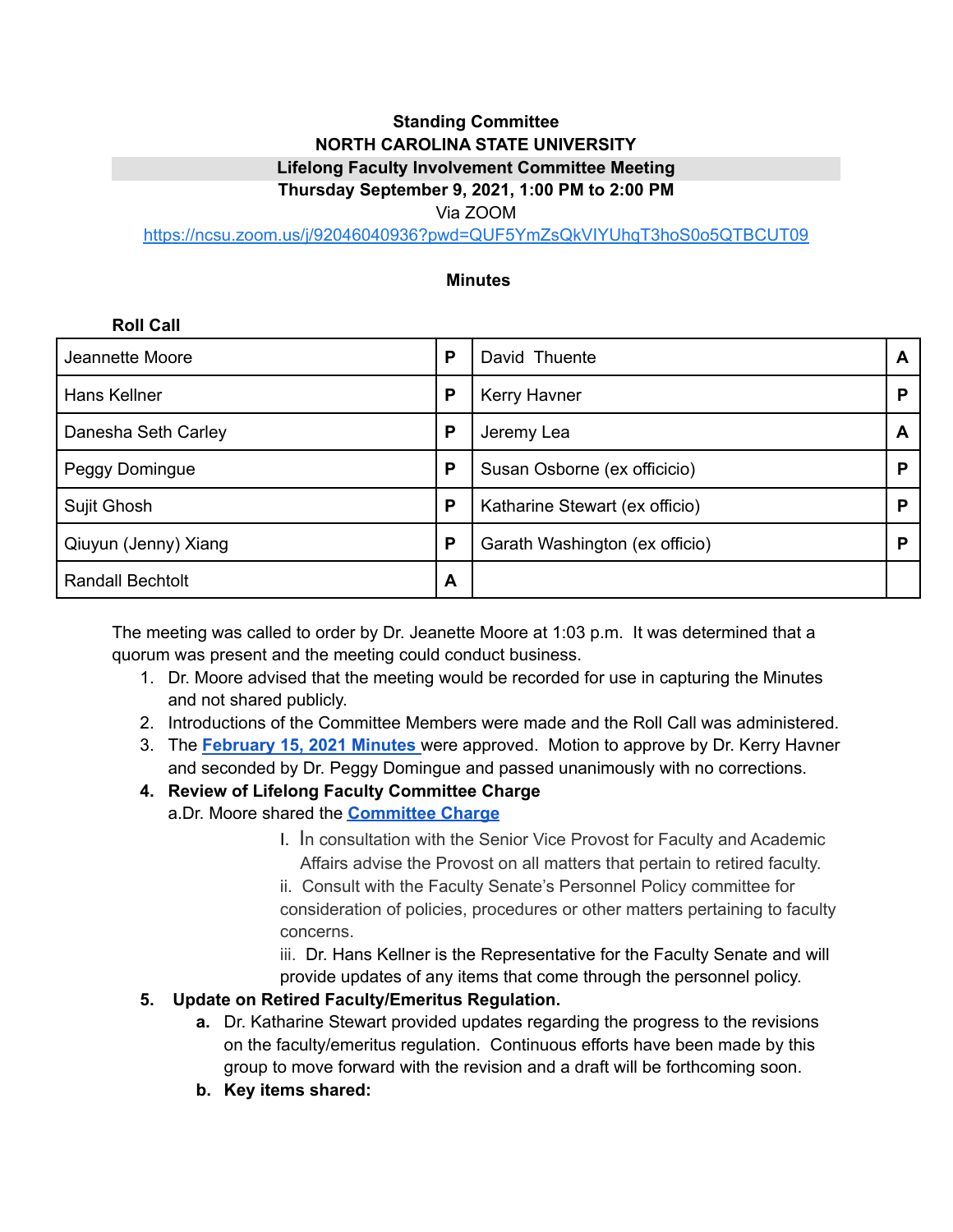- 1. Previously the regulation focused exclusively on faculty, senior academic and administrative officers who were eligible for emeritus/emerita status; it did not address retired faculty more generally.
- 2. Progress has been made to incorporate discussions of the benefits of retired faculty generally and being clear about the process and eligibility for emeritus status for both faculty and senior administrators.
- 3. The regulation revision aims to connect the policy more clearly to the phased retirement program; which is an option for some but not all retiring faculty.
- 4. Clarity from partnerships around campus regarding what privileges and benefits accrue to individuals who are retired versus holding an emeritus status have been discussed..
- 5. Putting clarity in the policy that references to other websites and summarize retiree benefits (i.e. - Human Resources) has been discussed.
- 6. Previously, the policy stated that a faculty member who is retired and is eligible for emeritus status, but who also is a senior academic /administrative officer and retires, and would be eligible for emeritus status in that position, would have to choose one or the other. The policy now states that retirees in those categories do not have to choose. Senior Administrators who are also faculty now have the option of choosing one, the other or both. This only applies to a small group of people as there are more benefits that accrue to an emeritus faculty member as compared to what accrues to an emeritus senior academic and administrative officer.
- 7. The goal in revising the policy is to make both the benefits and the options clear to faculty members in these categories.

## **c. Revoking an Emeritus Affiliation**

- i. In the event that an emeritus affiliation needed to be revoked, what would be the process?
	- 1. Dr. Stewart will bring this issue to the Personnel Policy Committee of the Faculty Senate for their input and review..
	- 2. Dr. Stewart will bring a draft back to the committee for review and discussion as soon as it is available.

## **d. Applying for Emeritus status at the start of Phased Retirement.**

- i. A faculty member can apply for emeritus status at the start of their Phased Retirement or at the end, but not in the middle. This item is in the process of being put into the emeritus policy so that it is much clearer and more visible to faculty who are considering Phased Retirement.
- ii. The Human Resources system changes a faculty member's status when they begin the Phased Retirement program and again when they end the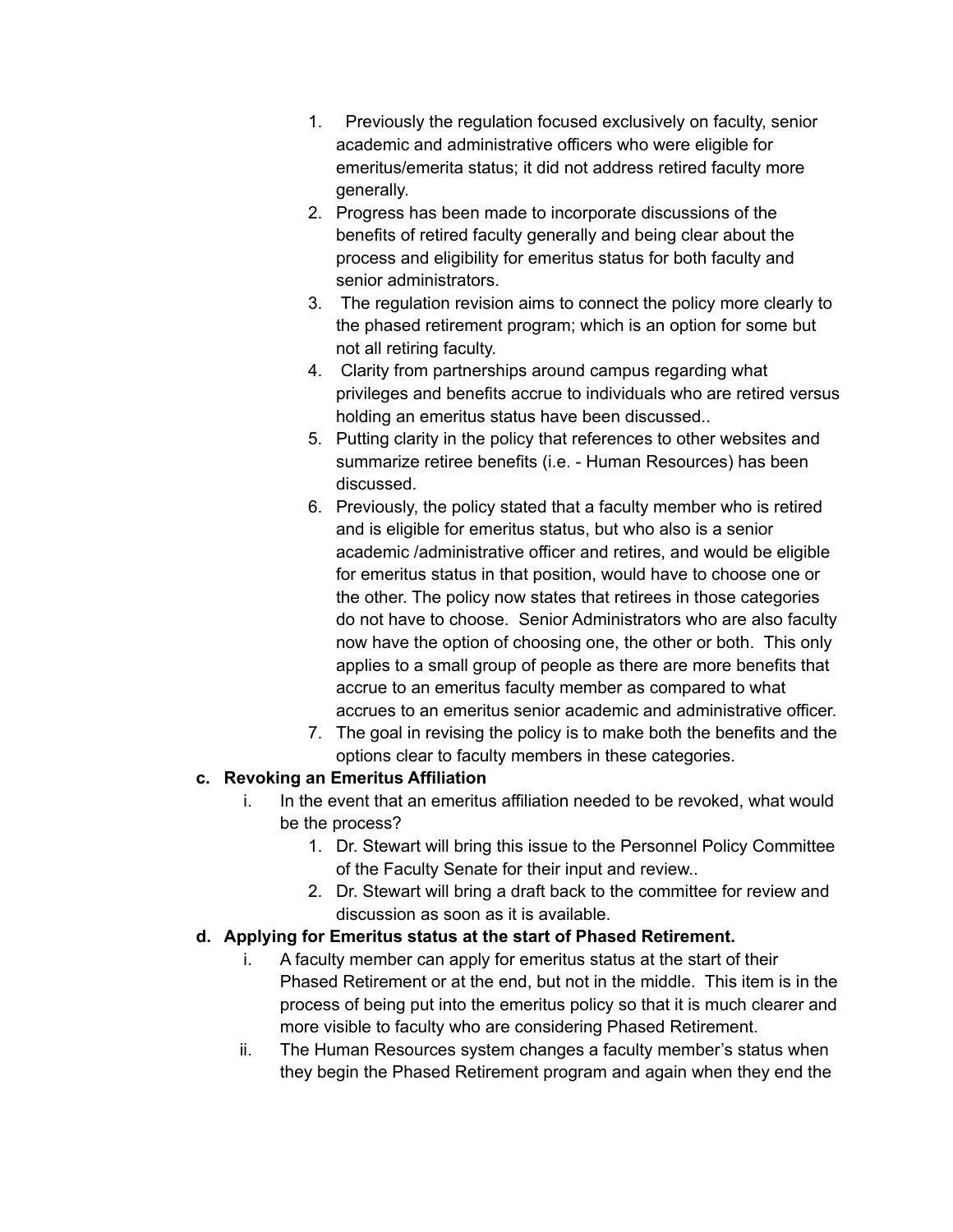Phased Retirement program; adjusting their status does not occur during any other part of phased retirement.

#### **e. Difference between an Emeritus Faculty Member versus an Emeritus Administrator?**

- i. The policy on emeritus faculty states that if a department is assigning responsibilities to a faculty member who has emeritus status; they should endeavor to provide office space or other support as appropriate to those assignments.
- ii. Retired Administrators are not eligible for being involved in any faculty constituency unless they are holding their faculty title at the time of retirement.

## **6. Other Business:**

## **a. Updates on the Association of Retired Faculty (ARF) - Dr. Osborne**

- i. Meetings have been conducted via Zoom with a speaker to present to the committee (1 speaker per meeting).
- ii. Taped sessions have been utilized so that others are allowed to join the meeting from various locations/states.
- iii. Sarah Ash is the New Vice President and the person in charge of programs.
	- 1. A suggestion was made to consider an outreach program that could potentially add some scope to ARF and possibly get more people to attend.
	- 2. Dr. Osborne will bring the suggestion up to her board.
		- a. Can you join ARF before you retire?
			- i. You can join the association prior to retirement.
			- ii. A suggestion was made to get the information out at the Ready to Retire seminars hosted by Benefits, Employee Wellness and Worklife in Human Resources (as a means to letting people know that they can get involved with ARF before they retire).
	- 3. Dr. Osborne discussed the type of speakers involved in ARF.
		- a. Dr. Seth-Carley has written a book on Pollinator [Gardening](https://bit.ly/3nDNhp6) for the [South](https://bit.ly/3nDNhp6) and has volunteered to present to ARF.
	- 4. Dr. Osborne spoke about **[OLLI](https://bit.ly/3zaM8aF)** Osher Lifelong Learning Institute - which offers an extensive variety of courses that are now available online.
	- 5. A suggestion was made that ARF's website should be consistent with what is being done in the Provost's Office.
		- a. Dr. Stewart and Dr. Osborne will work together in working on ways to link to source websites.

## **b. Human Resource Benefits Update - Dr. Washington**

**i.** Open enrollment is October 11th - 29th. There will be large scale informational sessions that will be held in late September, early October to go along with the open enrollment process. A web page will be